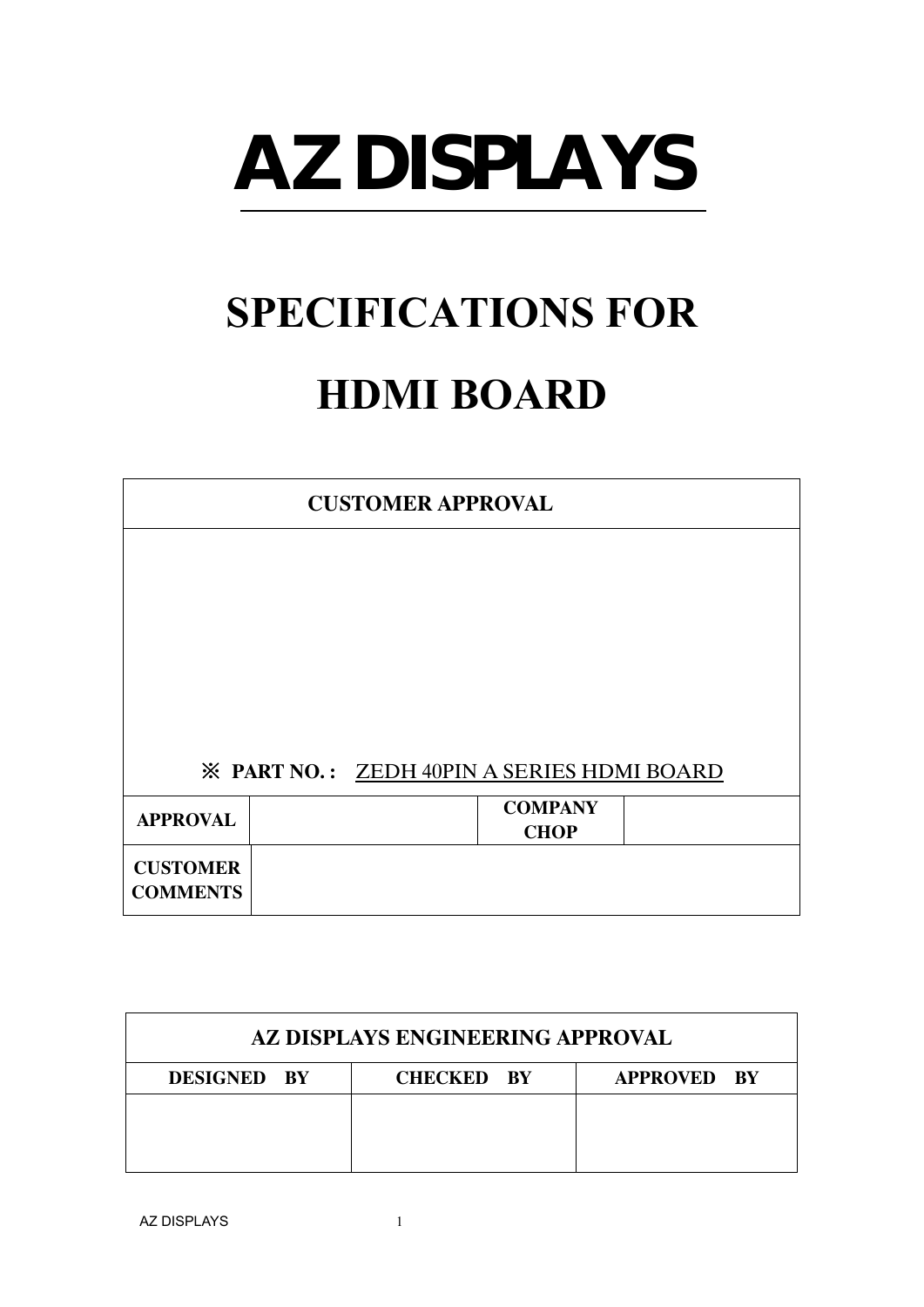| <b>Date</b> | <b>Version</b> | Item | <b>Remark</b> |
|-------------|----------------|------|---------------|
| 2019-10     | V1.0           |      |               |
|             |                |      |               |
|             |                |      |               |
|             |                |      |               |
|             |                |      |               |
|             |                |      |               |
|             |                |      |               |
|             |                |      |               |
|             |                |      |               |
|             |                |      |               |
|             |                |      |               |
|             |                |      |               |
|             |                |      |               |
|             |                |      |               |
|             |                |      |               |
|             |                |      |               |
|             |                |      |               |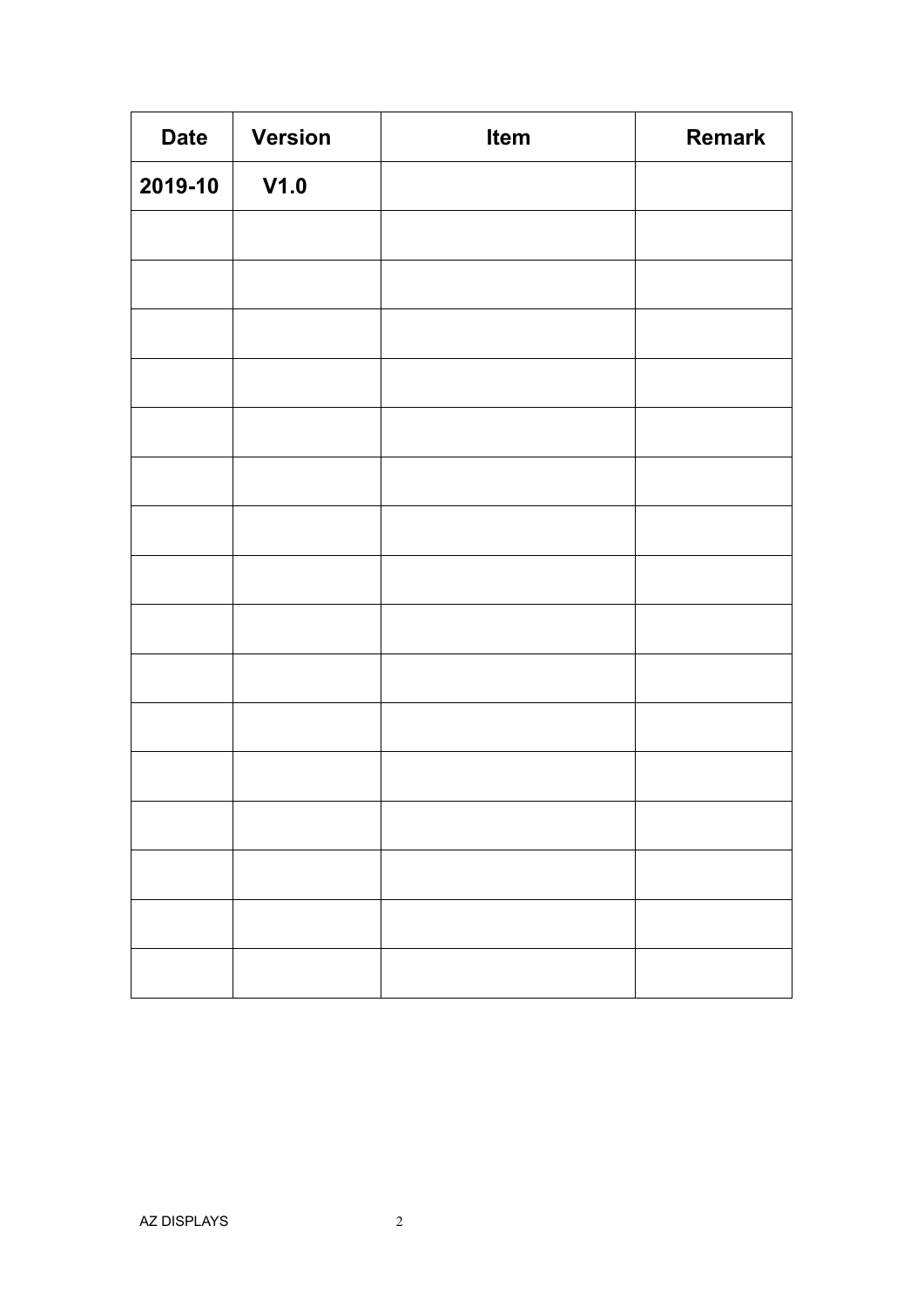| A------------------------------OverView---------------------page 4     |
|------------------------------------------------------------------------|
| B---------------------------------Features----------------------page 4 |
| C--------------------------Application diagram------------page 4       |
| D-------------------------Power Consumption------------page 4          |
| E------------------------------Power Input-------------------page 4    |
| F-----------------------------Outline Drawing---------------page 5     |
| G-----------------------------Connector Interface----------page 6      |
| H---------------------------Connector Define-------------page 7        |
| I ------------------------------P/N Description---------------page 8   |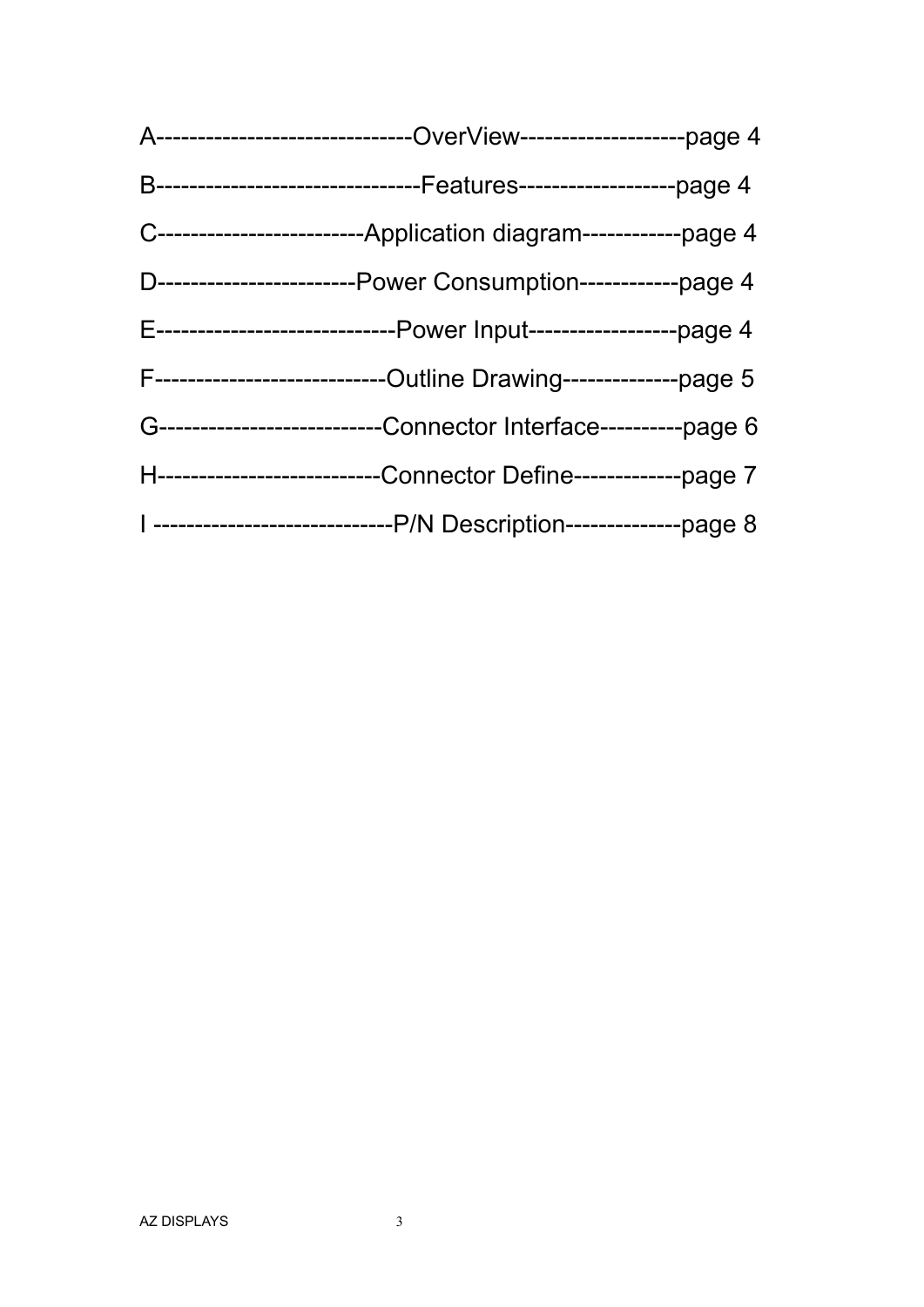#### **A. Overview:**

The ZEDH 40pin A series HDMI driver board is an LCD control board designed for a series digital TFT LCD modules. It can receive 1 channel HDMI input with a 5V single power supply.

To drive different LCM, the board has different components and firmware inside, please refer to the final page for the supported LCM part number.

#### **B. Features:**

- Single power supply: +5V
- Work Temperature: 0℃~+ 70 ℃.
- HDMI Support resolutions: 720x576\_50I, 720x576\_50P, 720x480\_60I, 720x480\_60P.

#### **C. Application diagram:**



#### **D. Power Consumption**

| <b>Condition</b> | <b>Current Consumption</b> |     |            | Unit |
|------------------|----------------------------|-----|------------|------|
|                  | Min                        | vp! | <b>Max</b> |      |
| $V$ in = 5 $V$   |                            | TRF | TRI        | mА   |

#### **E. Power Input**

| <b>Condition</b> | <b>Current Consumption</b> |     |     | Unit |
|------------------|----------------------------|-----|-----|------|
|                  | Min                        | vp! | Max |      |
|                  | 4.8                        |     | Γ0  |      |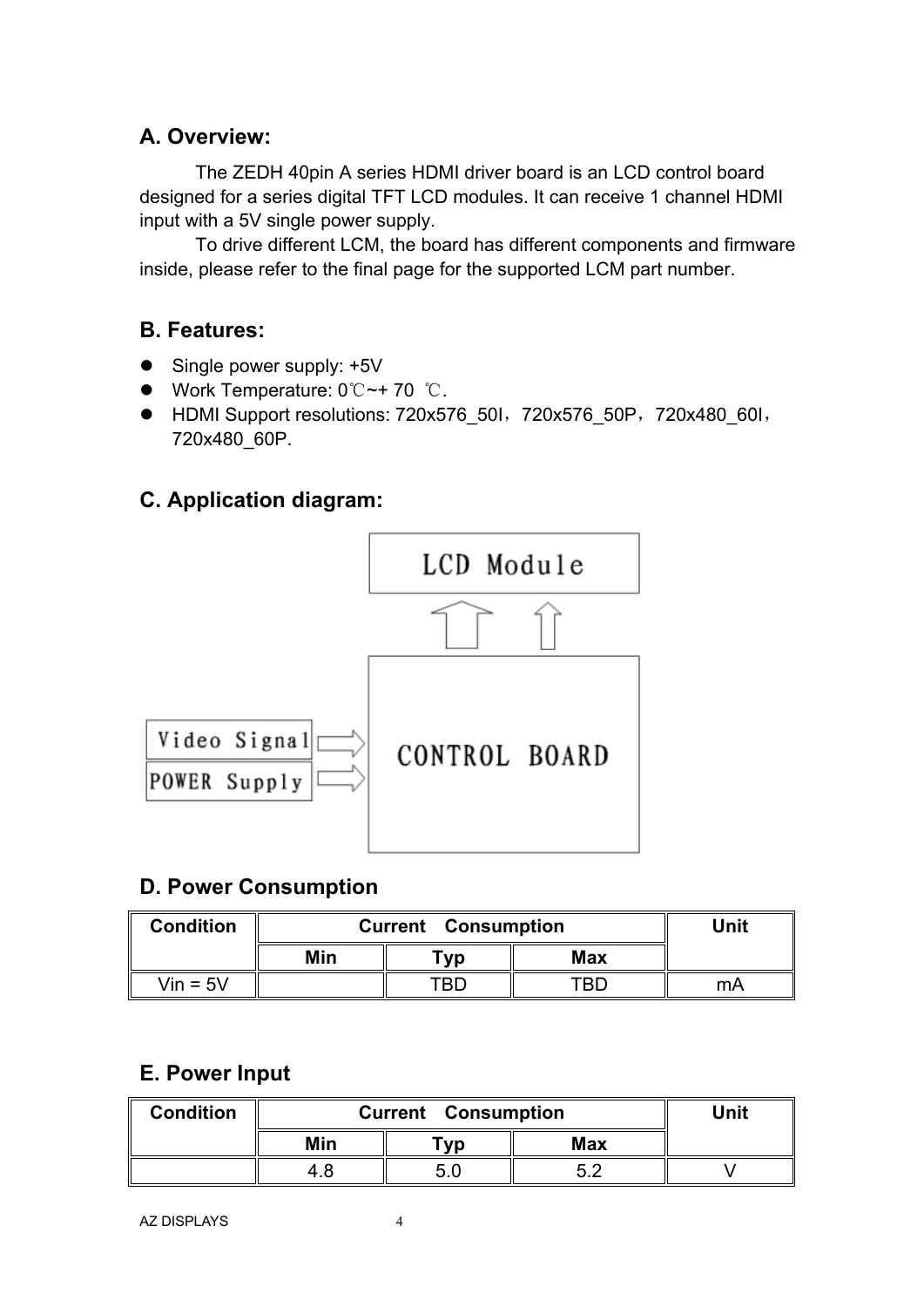#### **F. Outline Drawing**

- **Size:** 77.0mm\*54.5mm
- **Thickness:** <15mm, including PCB



#### **Product photo:**

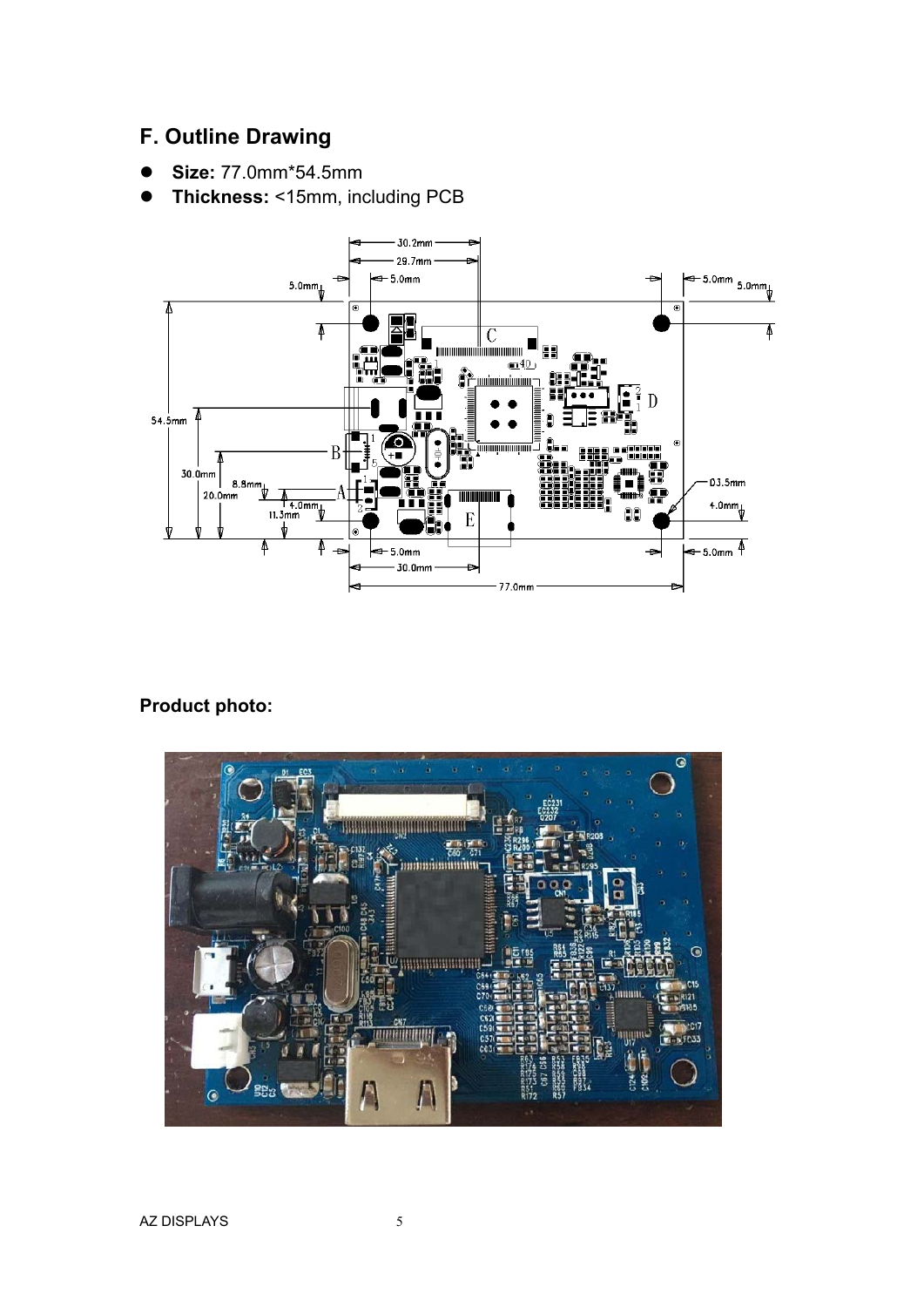| <b>Connector Number</b> | Connector Description | Pin Number | Definition      |
|-------------------------|-----------------------|------------|-----------------|
|                         |                       |            | $+5V$           |
| Α                       | <b>POWER</b>          | 2          | <b>GND</b>      |
| B                       | <b>LCM</b>            |            |                 |
|                         | <b>HDMI</b>           |            |                 |
|                         | <b>DC JACK Power</b>  |            | - ⊕<br>$\Theta$ |
|                         | Micro USB power       |            |                 |

#### **G. Connector interface description:**

Dimensions of DC JACK D:



#### Dimensions of power input connector A(XH-2A):

| B<br>7.5<br>10.0<br>12.5 |
|--------------------------|
|                          |
|                          |
|                          |
|                          |
| 15.0                     |
| 17.5                     |
| 20.0                     |
| 22.5                     |
| 25.0                     |
| 27.5                     |
| 30.0                     |
| 32.5                     |
| 35.0                     |
| 37.5                     |
| 40.0                     |
|                          |



面 回 叵





面 Ħ

Ħ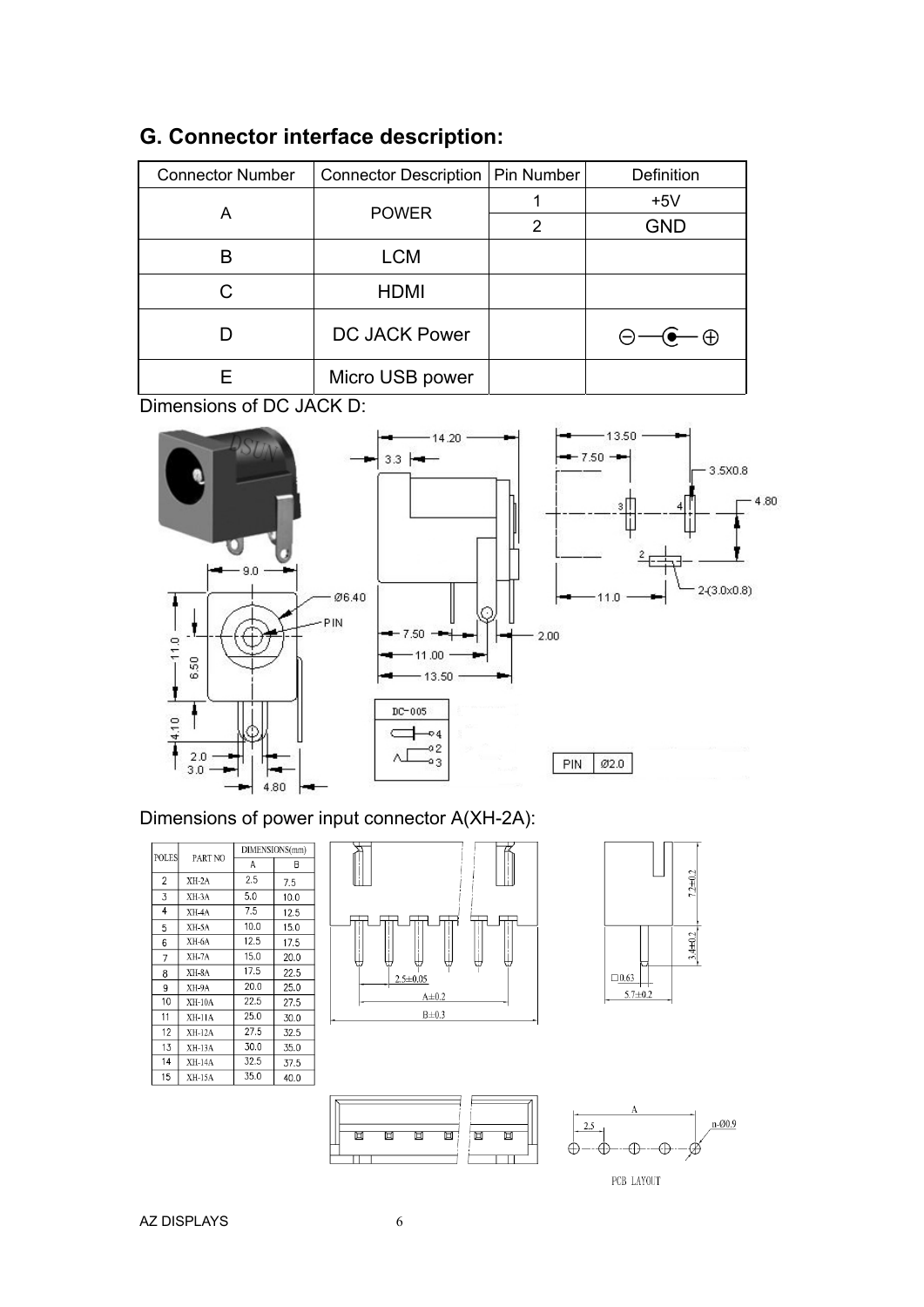#### **H. Connector For LCM:**

| Pin No.        | <b>Symbol</b> | <b>Function</b>                                                | Level | <b>Note</b> |
|----------------|---------------|----------------------------------------------------------------|-------|-------------|
| 1              | VLED-         | Power for LED<br>backlight(Cathode)                            | P     |             |
| $\overline{2}$ | VLED+         | Power for LED backlight(Anode)                                 | P     |             |
| 3              | <b>GND</b>    | Ground                                                         | P     |             |
| $\overline{4}$ | <b>VDD</b>    | Power supply                                                   | P     |             |
| $5 - 12$       | R0~R7         | Red data                                                       |       |             |
| $13 - 20$      | $G0 - G7$     | Green data                                                     |       |             |
| $21 - 28$      | $B0 - B7$     | Blue data                                                      | I     |             |
| 29             | <b>GND</b>    | Ground                                                         | P     |             |
| 30             | <b>CLK</b>    | Pixel clock                                                    |       |             |
| 31             | <b>DISP</b>   | Display On/Off                                                 |       |             |
| 32             | <b>HSYNC</b>  | Horizontal sync input in RGB<br>mode(short to GND if not used) |       |             |
| 33             | <b>VSYNC</b>  | Horizontal sync input in RGB<br>mode(short to GND if not used) |       |             |
| 34             | DE            | Data enable                                                    |       |             |
| 35             | <b>NC</b>     | No connection                                                  |       |             |
| 36             | <b>GND</b>    | Ground                                                         | P     |             |
| $37 - 40$      | <b>NC</b>     | No connection                                                  |       |             |